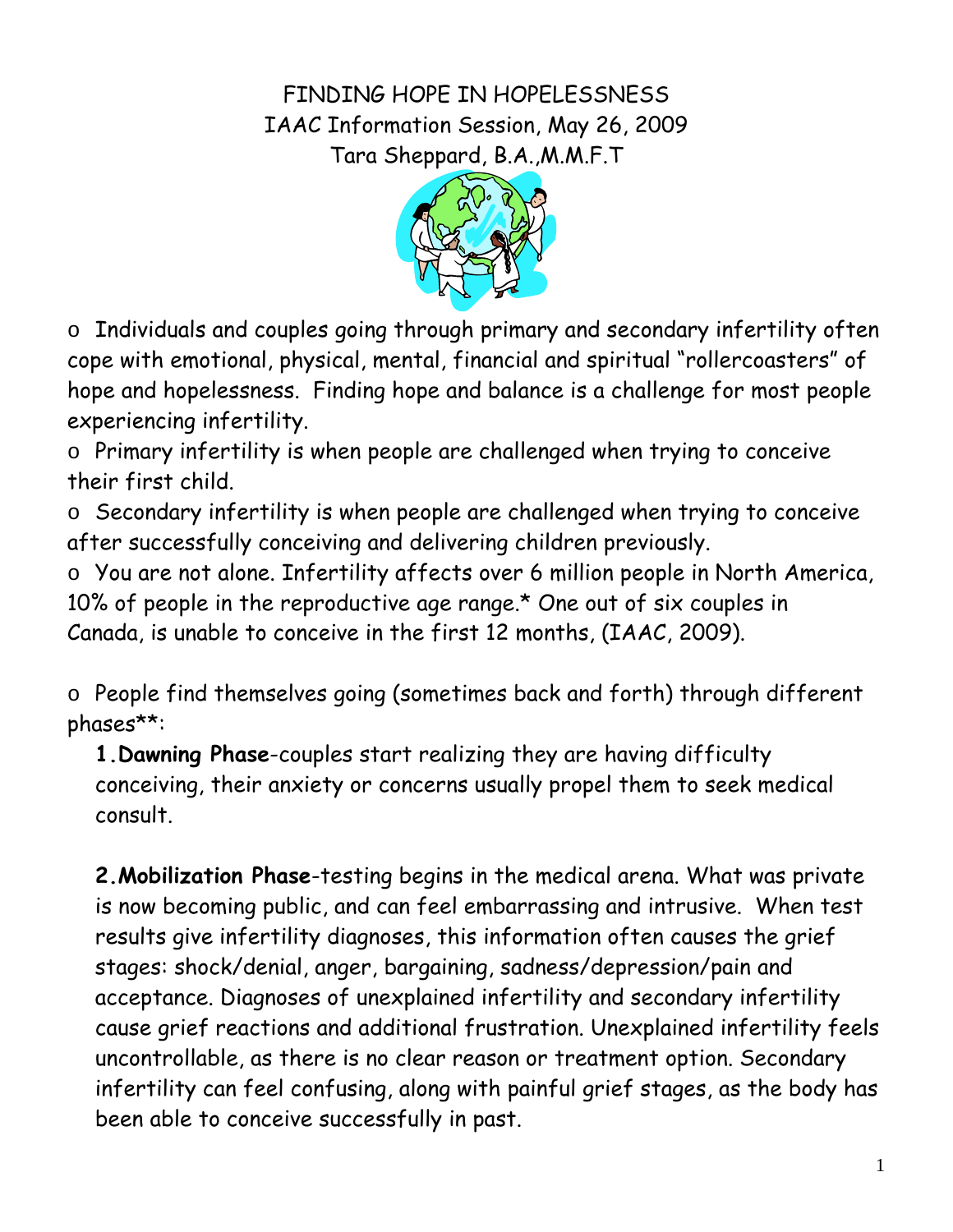# Couple Stages of Infertility, cont'd:

**3.Immersion-**people move into more invasive treatment and testing, feel stuck in a powerless and hopeless "limbo" of not yet achieving pregnancy and live birth. In late immersion stages to achieve their dreams and find hope, couples often consider adoption, donor egg/sperm/embryo or adoption.

**4. Resolution Phase-**for people who do not achieve pregnancy and live birth, they often decide to end treatment. In this phase, they mourn the loss of not having a genetically related child, and start putting their energy and hope towards a new parenting path e.g. adoption, or living childfree.

**5.Legacy Phase-**coping with positive and negative effects of infertility on the relationship. Conflict, sexual problems, parenting struggles, financial stress may surface as effects of infertility and treatment costs. Couples can get through the legacy phase via grieving, communication and use of supports. Couples can grow closer and find new strength together, despite some lingering grief re: infertility losses. Some people find it helpful to help others coping with infertility, to do a ceremony to honour their lostchildren, and to begin again as individuals and a couple.

# **Ways to cope and find hope**

- o Grieve losses through individual and couple support, natural, peer and professional support. Deal with grief as it comes. Be aware of using your grieving skills and supports during difficult dates, e.g. dates of losses, a woman's period, Mother's Day and Father's Day, baby showers, etc.
- o Do self-care, and strengthen your relationship through regular communication, play, sex, conflict resolution and forgiving and "befriending" your bodies again.
- o Focus on what you can control, grieve and accept what you can't control. Use self-care, support each other and use supports, during feelings of powerlessness and grief.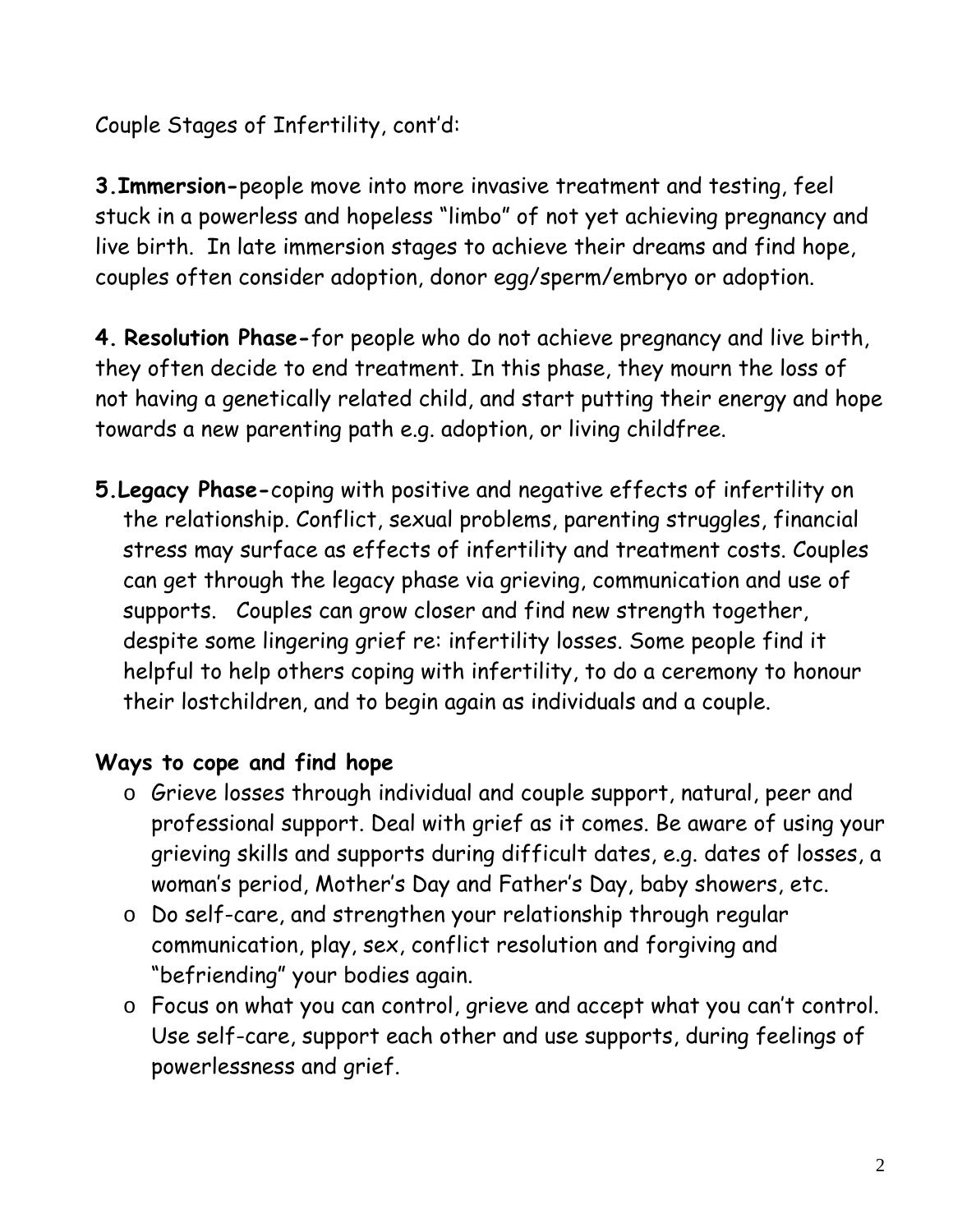## **Parenting After Infertility** (Salzer cited in Diamond et al, 1999).

- o It is important to mourn losses associated with infertility whether you become a biological, adoptive parent, or parent through donor conception.
- o After the infertility journey, parents know the value of children and in many cases "the quality of parenting is superior to that show by families with a naturally conceived child." (Golombok cited in Diamond, 1999).

### **After infertility, some parents have to still watch out for** (p.198):

- o Denial/suppression of their disappointment or grief
- o Frequent fantasies of an ideal bio child related to both parents
- o Fear the adopted or donor conceived child won't live up to family standards
- o Difficulty providing effective discipline
- o Discomfort in acknowledging the child's birth parents e.g. via adoption or donor conception, keeping it a secret.
- o Overprotectiveness or overcontrol of the child
- o Talking excessively or not at all about the adoption, donor conception or ART with the child.
- o Overly high expectations of oneself as a parent.

### **Ways to cope and find hope**:

- o Grieve losses through individual and couple natural, peer and professional support, deal with grief as it comes.
- o Learn to contain unresolved infertility feelings when parenting, use "adult time outs" if needed. Later release these feelings with your spouse and appropriate supports about the interaction/conflict/issue.
- o Talk your partner, and with other supports about ways to cope during parenting so boundaries, discipline and the parent-child relationship are not "acted out" of unresolved stress/grief.